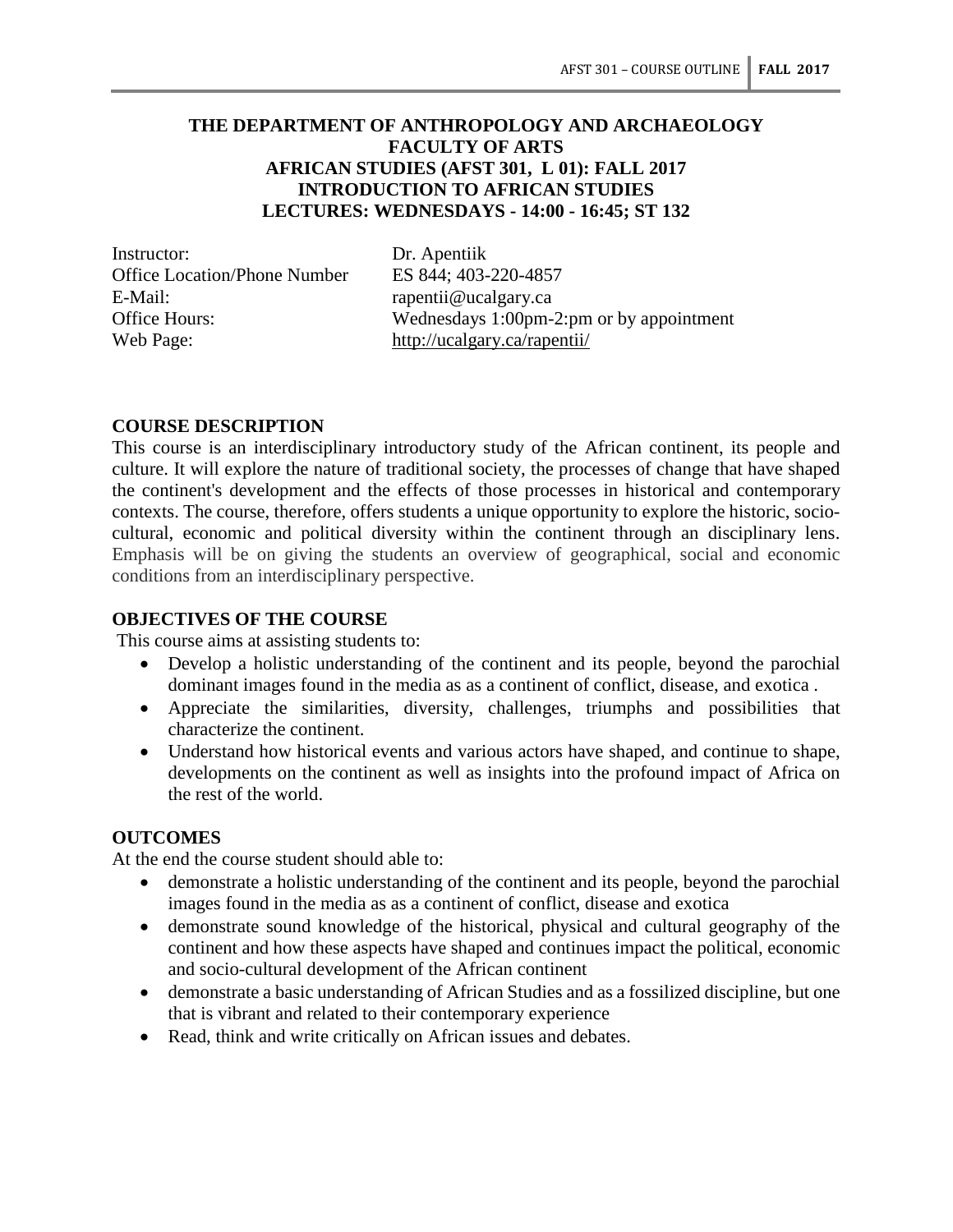## **TEXTBOOKS AND READINGS**

Required textbooks (available for purchase at the University Bookstore):

- Chinua Achebe 2005.*Things Fall Apart*
- Gordon A. and D. L. Gordon (Eds). 2013. *Understanding Contemporary Africa*.

The recommended text books are available at the University library):

#### **ASSIGNMENTS AND EVALUATION**

| <b>Book Review</b>                                                                                 | 20% | <b>Oct.18</b>                |  |
|----------------------------------------------------------------------------------------------------|-----|------------------------------|--|
| Mid-Term Exam                                                                                      | 40% | Oct. 25                      |  |
| Final Exam                                                                                         | 40% | To be scheduled by Registrar |  |
| All assignments must be completed in order to pass the course. All written assignments             |     |                              |  |
| (including, athough to a lesser extent, written exams) will be assessed at least partly on writing |     |                              |  |
| skills. Writing skills include not only surface correctiom (grammer, punctuation,                  |     |                              |  |

sentence structure etc) but also general clarity

# **SCHEDULE OF LECTURES AND READINGS**

To be made available on D2L.

# **BOOK REVIEW 20%** (**Due October 18, to be collected in class.)**

The book review entails writing a critical analysis of the novel *Things Fall Apart*. You must indicate how the issues covered in the book relate to Africa or the themes covered in the course.

#### *NOTE:*

The review must not be more than **3 PAGES TYPED AND DOUBLED-SPACED in 12 PT FONT. Page margins should be 1 INCH (2.5 cm) wide, and all pages should be numbered.** Students are urged to stay within the maximum word and/or page length, or risk a penalty. A bibliography and brief appendix are not included in the length restrictions. Double-sided assignments are encouraged to save paper, but are not mandatory. Information to be included on the title page: *title of paper, course code, instructor's name, student ID, and date of submission*.

## **The level of analysis is suitable for a third-year university course**.

- A critical analysis requires an evaluation of the arguments made by the author, and this means you have to read carefully to find out what the author's argument(s) is/are. You may find the argument(s) stated in the book's introduction. The next step is to consider what the author provides in subsequent chapters.
- A well-written book will remind readers of the main arguments as it proceeds. The concluding chapter of the book will summarize the author's own appraisal of the argument(s) and evidence. This does not mean that you can read the introduction and conclusion, and write a good review; you need to demonstrate that you know what each chapter contains, and how it contributes to the main argument(s).
- In addition, a critical assessment requires that you assess the argument(s) and comment on whether you think the book meets the author's stated objective(s). This assessment is not a simple option, but a thoughtful evaluation of how well the author has succeeded in convincing you, the reader, of the value of the argument and the evidence used to support it. Your own conclusions should also say something about what you have learned about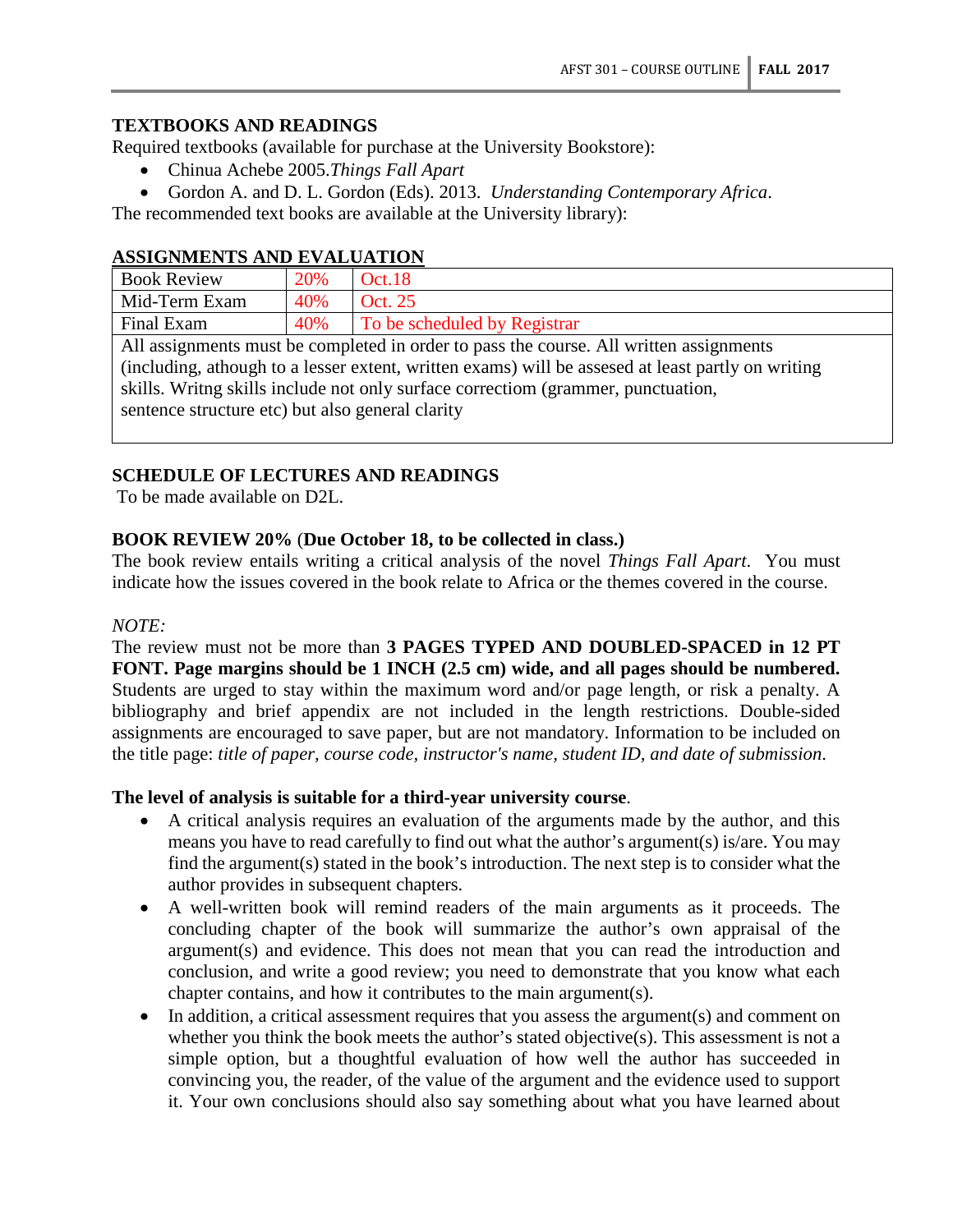the subject, having read the book, and what else you might want to know that was not addressed in the book.

- As you read, it is useful to carry on a "dialogue" with the author, asking yourself if you agree with what is being said, or whether something is missing. You will need to say something about the author's relationship with the subject, and about his/her methods. In some cases, you will have to be a detective to find out what you want to know.
- Correct spelling is important. Use a dictionary and a computer spelling and grammar checker.
- Create a draft of your review, and then look at it again a day or so later. When you do a second draft, make sure that the ideas follow coherently from one another. Move text around if you need to. Weed out repetitive words and phrases. Vary the length of sentences. Read the review aloud, to see how it "flows." The final product will reflect the care you have put into its creation.
- If you wish, you may use the first person. Also, use the active voice as much as possible.
- Use a correct bibliographical format (both in-text and the final list of references).

# **Citation guidelines for book review.**

In-text citations styles:

- (Doe 2001:1) when you use direct quote.
- (Doe 2001) when you reference an idea.

Final Bibliography:

- Book: Doe, John. 2001. *This Is My Term Paper.* Calgary: My Own Publications.
- Book Chapter: Doe, Jane 2001. "Time Is Up," in J. Doe and J. Doe (eds), *Our Group Project,* pp. 1-20. Calgary: My Own Publications
- Journal Article: Doe Jane. 2001 "Continuing to Work Hard," *Journal of Hard Work,* vol. 1, no. 1, 2001, pp. 1-20

NOTE: Evaluation of your Review paper will be based on the following:

## **Well-informed review or discussion:**

Coherence of arguments - clear and logical progression of ideas and thoughts throughout the paper.

- Clarity of expression and quality of grammar.
- A critical level of analysis as opposed to descriptive analysis.
- Understanding and application of lectures, readings and other relevant literature.
- Well-formatted bibliography or list of references
- Ample in-text citations or references. Note all direct quotes must have page numbers.
- Note that substantial marks will be taken off for improper citation and bibliographical formatting. For guidance on proper bibliographic format visit the University of Calgary library website on the topic.

It is the student's responsibility to keep a copy of each assignment submitted. Students should be prepared to provide a second copy of their assignment if requested. Students who cannot provide a second copy of their essays may risk receiving a zero grade for this portion of the course.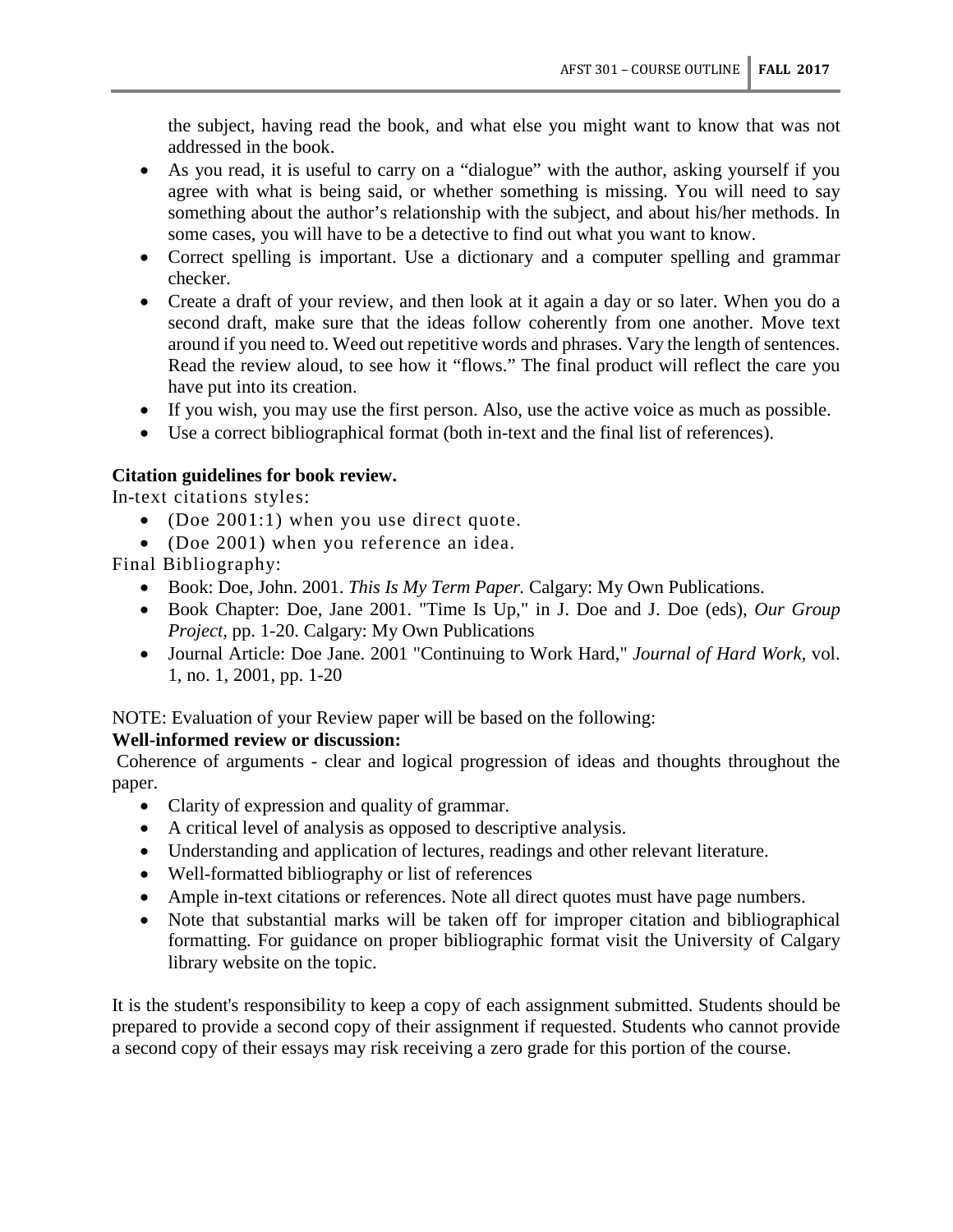Note: Please hand in your essays directly to your instructor. If it is not possible to do so, a daytime drop box is available in ES 622. A night drop box is also available for after-hours submission. Assignments will be removed the following morning, stamped with the previous day's date, and placed in the instructor's mailbox.

## **MID-TERM EXAM 40% (October 25, in class.)**

This is closed-book exam designed to test your grasp of the material covered in lectures and from course readings up to the date of the exam. This means that you will be expected to have read all the required and recommended readings on all topics covered in the course up to the date of the exam. The best way to prepare for this exercise is to read and reflect on the lectures and course material. Exams will also cover lectures by guest speakers and information from videos/films shown in the class.

Note: No alternate dates for the exam will be provided unless the student has been legitimately excused.

## **FINAL EXAM 40% (Registrar's Scheduled – TBA)**

The final exam follows the same format as the midterm. Details will be discussed in Class.

## **Registrar-scheduled Final Examination: Yes**.

Please note: If your class is held in the evening, the Registrar's Office will make every attempt to schedule the final exam during the evening; however, there is NO guarantee that the exam will NOT be scheduled during the day.

#### **USE OF E-MAIL:**

Due to a high volume of e-mail messages received on a daily basis, students are advised to meet me either during my office hours or to make an appointment with me on matters that require urgent attention. Please note that e-mail messages can be sent to the wrong address, accidentally deleted, buried or may mysteriously disappear into cyberspace. All questions and requests should therefore be made in person, especially if they concern extensions and other urgent matters. I will normally reply emails within 72- hours, during regular business hours.

Questions and information of general interest will be addressed in class or posted on Desire2Learn. Students are encouraged and advised to use their ucalgary accounts or Desire2Learn in all their communication with me and with their peers.

*Please feel welcome to discuss with me any aspect of the course requirements or package you think is unclear to you.*

## **POLICY FOR LATE ASSIGNMENTS:**

Assignments submitted after the deadline may be penalized with the loss of a grade (e.g. A- to B+) for each day late. Extensions will only be granted under extraordinary circumstances, not including having too much other work to do. A REQUEST FOR EXTENSION FORM will be posted on D2L.This form should be filled out and submitted to me two weeks before the due date for the submission of the assignment.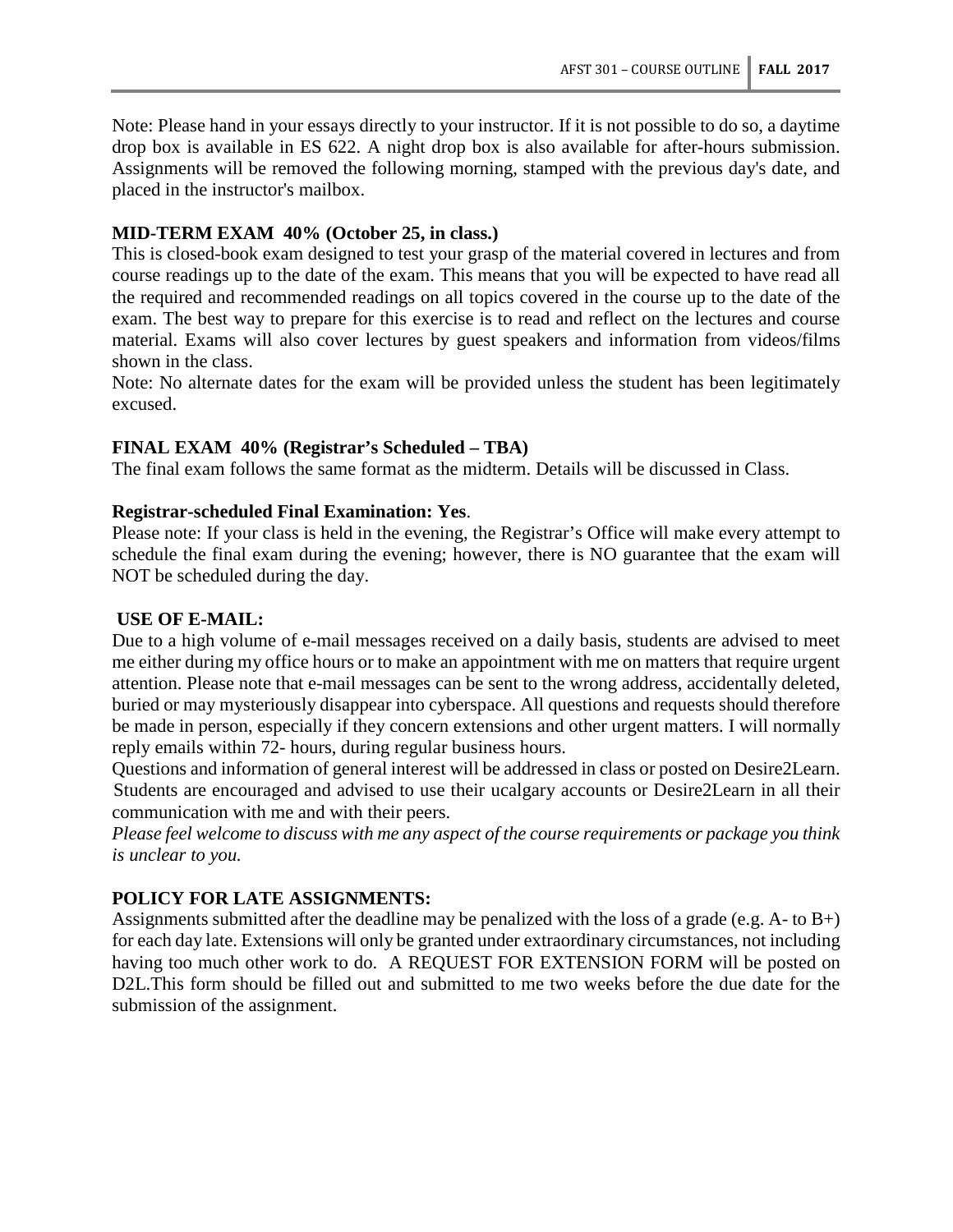## **GRADING SYSTEM**

The following grading system is used in the Faculty of Arts. Where a grade on a particular assignment is expressed as a letter grade, it will normally be converted to a number using the midpoint of the scale. That is, A- would be converted to 87.5 for calculation purposes. An F will be converted to zero.

| <b>Grading Scale</b> |               |  |
|----------------------|---------------|--|
| $A+$                 | $94.9 - 100$  |  |
| A                    | $89.9 - 94.8$ |  |
| $A -$                | $84.9 - 89.8$ |  |
| $B+$                 | $79.9 - 84.8$ |  |
| B                    | $74.9 - 79.8$ |  |
| $B -$                | $70.9 - 74.8$ |  |
| $C+$                 | $66.9 - 70.8$ |  |
| $\mathsf{C}$         | $62.9 - 66.8$ |  |
| $C-$                 | $58.9 - 62.8$ |  |
| D+                   | $54.9 - 58.8$ |  |
| D                    | $49.9 - 54.8$ |  |
| F                    | 49.8<br>and   |  |
|                      | below         |  |

#### **INTERNET AND ELECTRONIC COMMUNICATION DEVICE INFORMATION**

The use of cell phones is not allowed during lectures. Students may use computers in class, however, the instructor reserves the right to forbid students from using computers if their use is disruptive to the class. This may include chatting online, playing music or games etc. during class.

#### **PLAGIARISM AND CHEATING**

Plagiarism: "to steal and pass off the ideas or words of another as one's own" (Webster's). Plagiarism will not be tolerated and will automatically result in a failing grade for the submission. Any student caught plagiarizing will also be subject to additional University sanctions. Students are expected to be familiar with the Department of Anthropology and Archaeology's policy on intellectual honesty

#### **DEFERRED EXAMS:**

A student who is absent from a test for legitimate reasons must discuss an alternative course of action with the instructor. The instructor at their discretion may transfer the percentage weight for the test to the final examination, if there is a final examination in the course, set another test, etc. An instructor will normally make this decision on the basis of verbal information provided by the student. In the event that an instructor feels that they cannot judge the veracity of the information provided, Students must be aware that they are responsible for payment of any charge associated with the medical assessment and documentation as this service falls outside the realm of services provided by the Provincial Health Care Plan. Deferral of the final exam requires Registrar approval.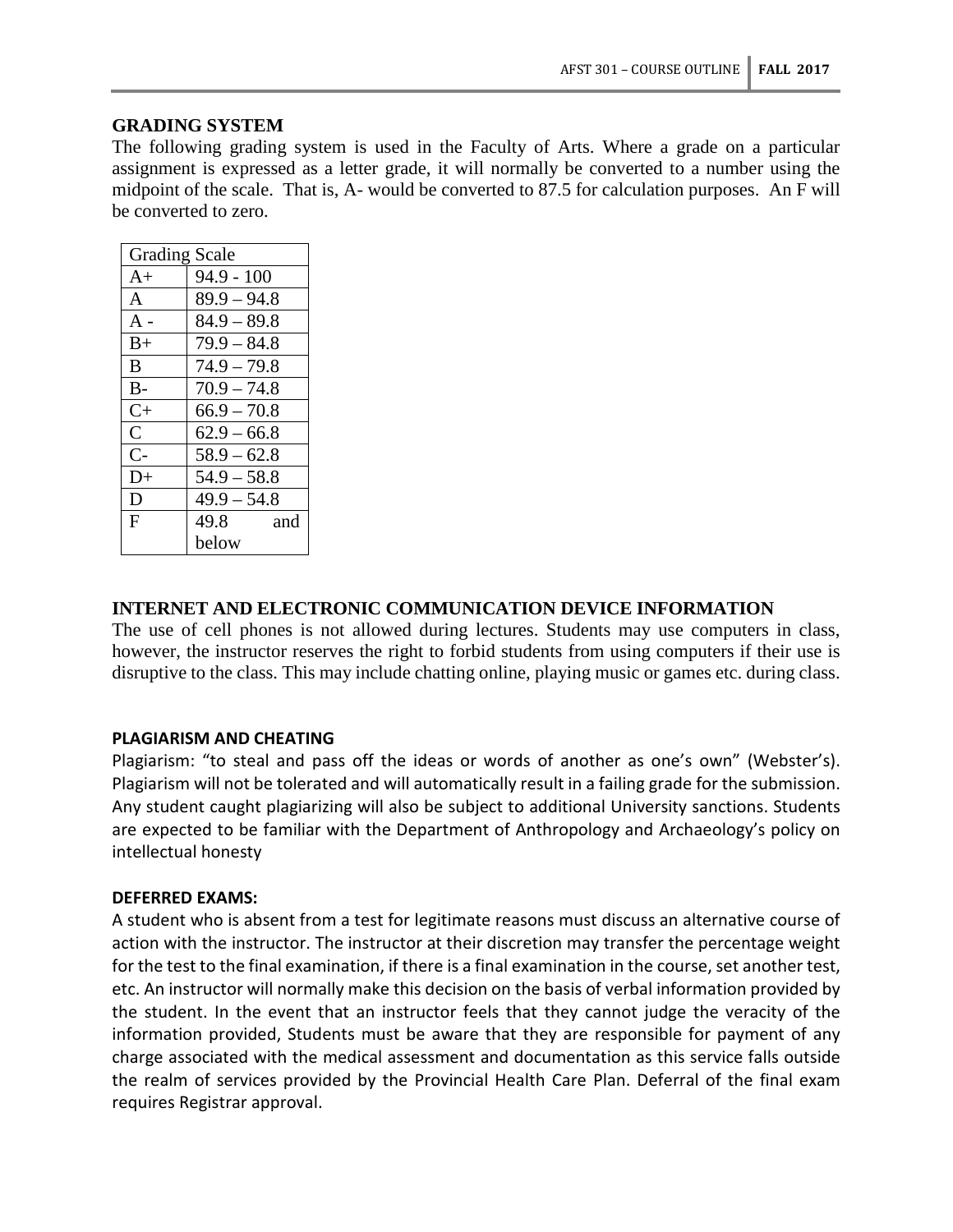# **ACADEMIC ACCOMMODATIONS**

## <http://www.ucalgary.ca/access/accommodations/policy>

Students needing an Accommodation because of a Disability or medical condition should communicate this need to Student Accessibility Services in accordance with the Procedure for Accommodations for Students with Disabilities

Students needing an Accommodation based on a Protected Ground other than Disability, should communicate this need, preferably in writing, to the instructor of this course.

## **ACADEMIC INTEGRITY**

Academic integrity is essential to the pursuit of learning and scholarship in a university, and to ensuring that a degree from the University of Calgary is a strong signal of each student's individual academic achievements. As a result, the University treats cases of cheating and plagiarism very seriously. Non-academic integrity also constitutes an important component of this program.

For detailed information on what constitutes academic and non-academic misconduct, please refer to the following link:<http://www.ucalgary.ca/pubs/calendar/current/k-2-1.html>

All suspected cases of academic and non-academic misconduct will be investigated following procedures outlined in the University Calendar. If you have questions or concerns about what constitutes appropriate academic behavior or appropriate research and citation methods, you are expected to seek out additional information on academic integrity from your instructor or from other institutional resources.

Where there is a criminal act involved in plagiarism, cheating or other academic misconduct, e.g., theft (taking another student's paper from their possession, or from the possession of a faculty member without permission), breaking and entering (forcibly entering an office to gain access to papers, grades or records), forgery, personation and conspiracy (impersonating another student by agreement and writing their paper) and other such offences under the Criminal Code of Canada, the University may take legal advice on the appropriate response and, where appropriate, refer the matter to the police, in addition to or in substitution for any action taken under these regulations by the University

## **TEACHING EVALUATIONS / USRIS (Universal Student Ratings of Instruction)**

At the University of Calgary, feedback provided by students through the Universal Student Ratings of Instruction (USRI) survey provides valuable information to help with evaluating instruction, enhancing learning and teaching, and selecting courses. **Your responses make a difference, please participate!** Website: http://www.ucalgary.ca/usri/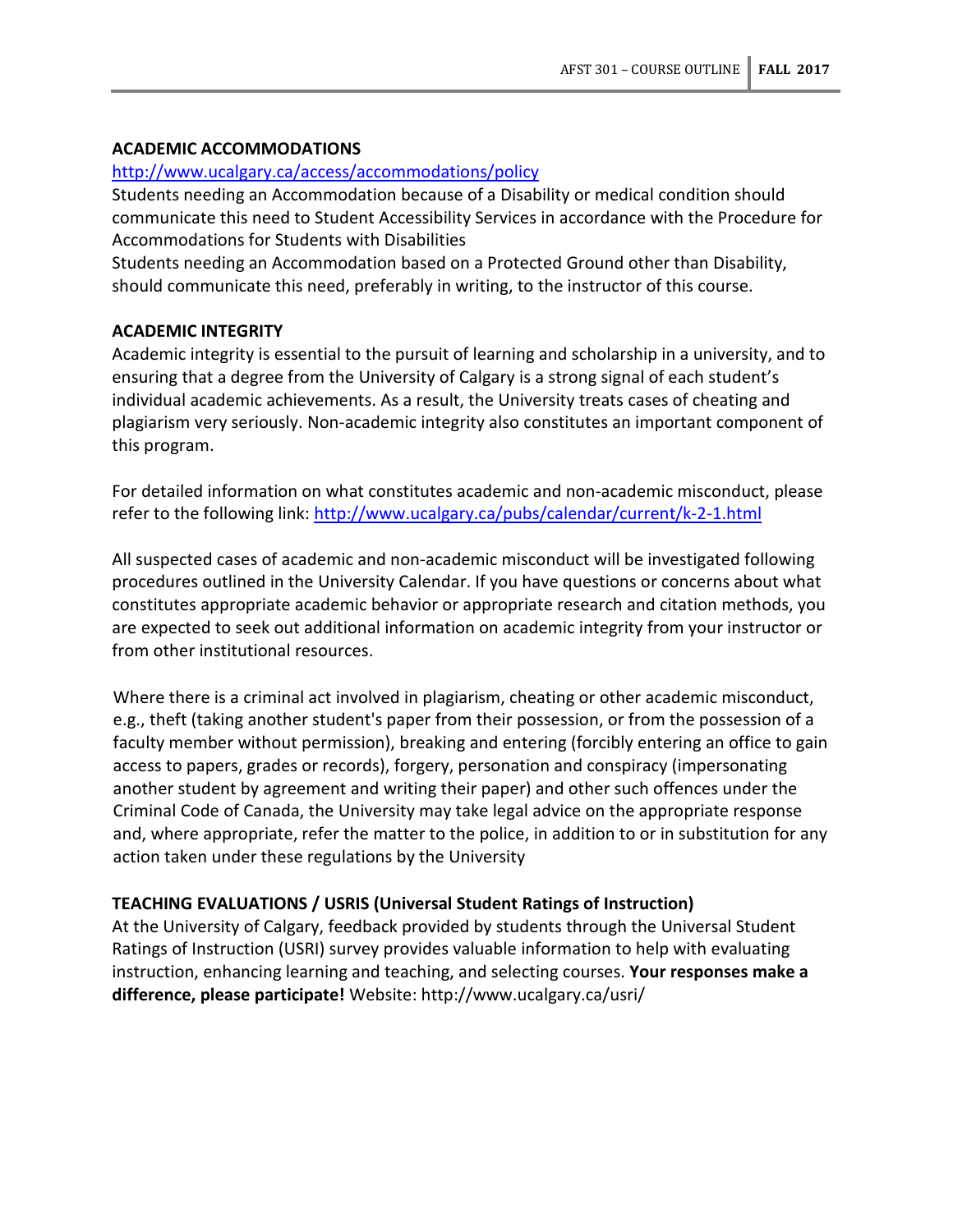# **Writing Across the Curriculum**

Writing skills are not exclusive to English courses and, in fact, should cross all disciplines. The University supports the belief that throughout their University careers, students should be taught how to write well so that when they graduate their writing abilities will be far above the minimal standards required at entrance. Consistent with this belief, students are expected to do a substantial amount of writing in their University courses and, where appropriate, members of faculty can and should use writing and the grading thereof as a factor in the evaluation of student work. The services provided by the Writing Support, part of the Student Success Centre, can be utilized by all undergraduate and graduate students who feel they require further assistance

**Emergency Evacuation Assembly Points**: In the event of an emergency that requires evacuation, please refer to the following link to become familiar with the assembly points for the class:<http://www.ucalgary.ca/emergencyplan/assemblypoints>

# **Freedom of Information and Protection of Privacy Act: Freedom of Information and Protection of Privacy Act**

The University of Calgary is committed to protecting the privacy of individuals who work and study at the University or who otherwise interact with the University in accordance with the standards set out in the Freedom of Information and Protection of Privacy Act. Please refer to the following link for detailed information:<http://www.ucalgary.ca/legalservices/foip> The Department of Anthropology and Archaeology's FOIP (Freedom of Information and Privacy) policy requires all reports/examinations to be returned to students during class time or the instructor's office hours. Any term work not picked up will be placed in the Anthropology and Archaeology Office (ES620) for distribution. Any student not wishing to have their work placed in the office must make alternative arrangements with the course instructor early in the term.

**Safewalk Information:** Campus Security, in partnership with the Students' Union, provides the Safewalk service, 24 hours a day to any location on Campus including the LRT, parking lots, bus zones and University residences. Contact Campus Security at (403) 220-5333 or use a help phone, and Safewalkers or a Campus Security Officer will accompany you to your campus destination.

**Faculty of Arts Program Advising and Student Information Resources:** Have a question, but not sure where to start? Arts Students' Centre

The Faculty of Arts Students' Centre is the overall headquarters for undergraduate programs in the Faculty of Arts. The key objective of this office is to connect students with whatever academic assistance that they require.

In addition to housing the Associate Dean, Undergraduate Programs and Student Affairs and the Associate Dean for Teaching and Learning, the Arts Students' Centre is the specific home to:

- program advising
- the Faculty's Co-operative Education Program
- the Arts and Science Honours Academy
- the Faculty's Interdisciplinary Programs